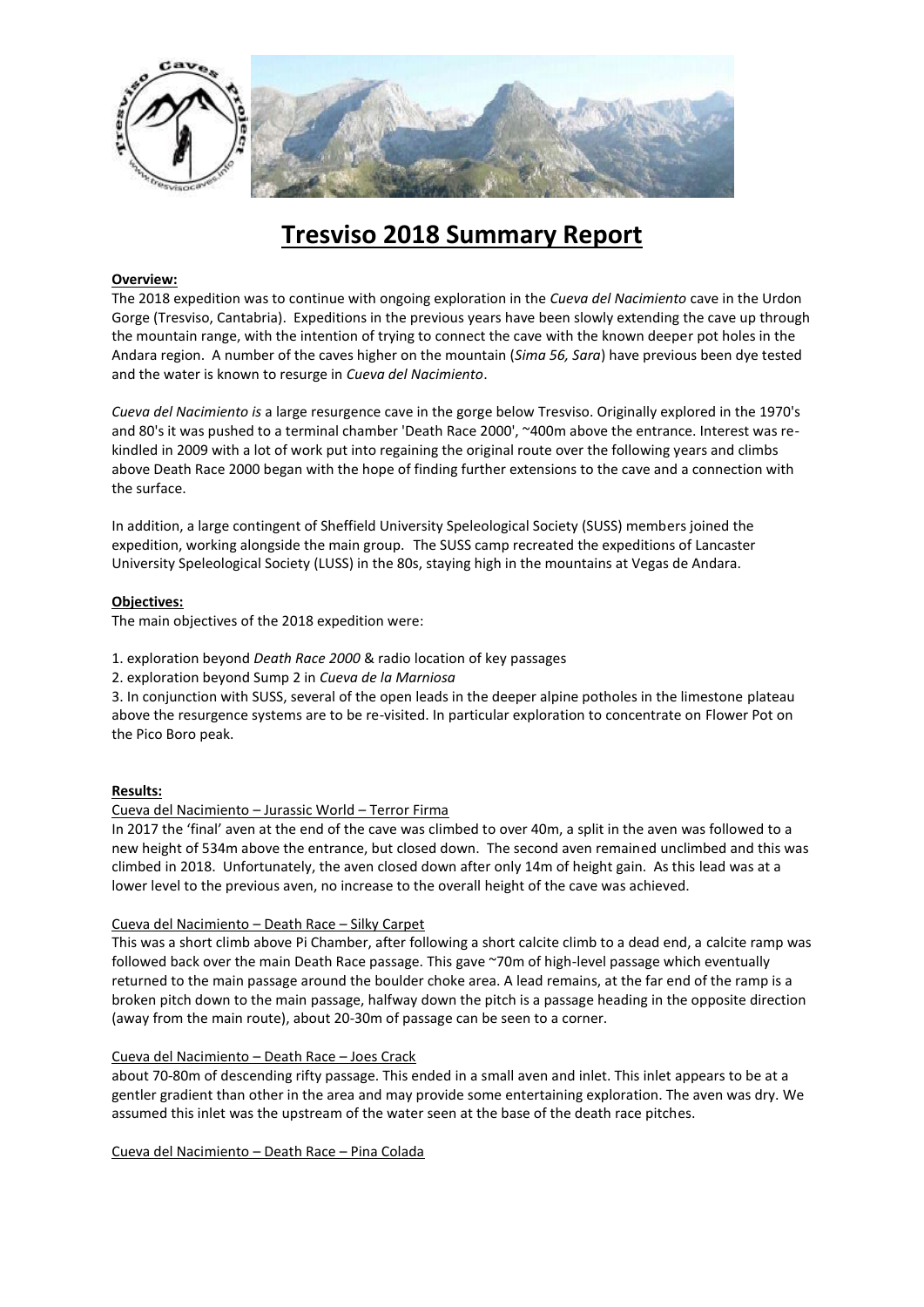

The large Pina Colada sump was crossed to give access to an ascending rift / climb that led to another 150m of passage, an aven at the end remains unclimbed. This area is of particular interest, given the ramp like nature of Nacimiento, because it has dropped back down to stream-level and is now heading back up.

## **Cueva del La Marniosa**

Sump 2 was dived again to the previous limit of exploration. Another 150m of cave was explored over a 3 hour trip by 2 cavers and was stopped after encountering a 5m pitch into the continuing streamway. Logistics for diving at such a remote site (with full SRT and rigging equipment requirements) prevented further exploration.

## **T20A Silvestre Pot**

An unexpected discovery was a surface sink in the Sobra Valley. Sites have been known in this area since the early 70's exploration but with no real systematic exploration occurring. One site in particular provided a series of pitches into an active stream. The location and direction of the cave pointed to an obvious connection to *Cueva de la Marniosa*. The cave was explored over 4 trips reaching over -230m depth and 780m long. Finally, on the last trip a connection with *Cueva de la Marniosa* was achieved. This has created a through trip of -463m, a 5.5km system and the  $7<sup>th</sup>$  deepest cave in the Andara range

## **Flower Pot**

The *BEN Series* was resurveyed to a depth of -304m. Various aven climbs were also pushed and added to the survey, although none led anywhere. *Boulder Bluff*, which follows the water upstream from the *Rock Garden*, was pushed through a ~25m and ~10m pitch before becoming too tight. An alternative route onwards was discovered at around -260m and followed through fossil passage, down to new pitches to an ongoing but narrow rift with the sound of a waterfall, potentially leading back into the main system.

The *BILL series* was re-explored finding a new 15m x 15m chamber, *Deflowered Chamber* and from the previous limit of 80's exploration, an alternative route was found through a tight rift to a new 35m pitch and followed by the discovery of a large and impressive 87m deep shaft (*Invasive Species*). At the bottom further awkward streamway rift is ongoing.

## **Other exploration**

## **Pozo Del Castillo**

The snow plug that has prevented access to the main cave for the last 30 years had receding over the hot summer in Spain. A 5m pitch was dropped to tight rifts against the remaining snow. Unexpectedly the passage popped out to connect to the lower section of *FT16 (explored in 2017*). This now suggests that the snow plug is the centre of a very large entrance chamber / shaft, at least 60m deep, with the snow plug almost 30-40m high. The way on into *Castillo* proper remains elusive and is probably still beneath the centre of the snow plug. Further work in the chamber next year may be successful.

The SUSS team also passed the undescended 20m pitch at the bottom of the *Natacha Series*, this was followed to another 5m pitch with a final impassable tight constriction.

## **Fallen Bear**

The expedition provided support to Daniel Ballesteros (respected Spanish caver, working in the area on scientific discoveries) to rig *Fallen Bear* and show him the 'fallen bear' skeleton. A good relationship has been formed with Daniel and other Asturian based cavers who helped.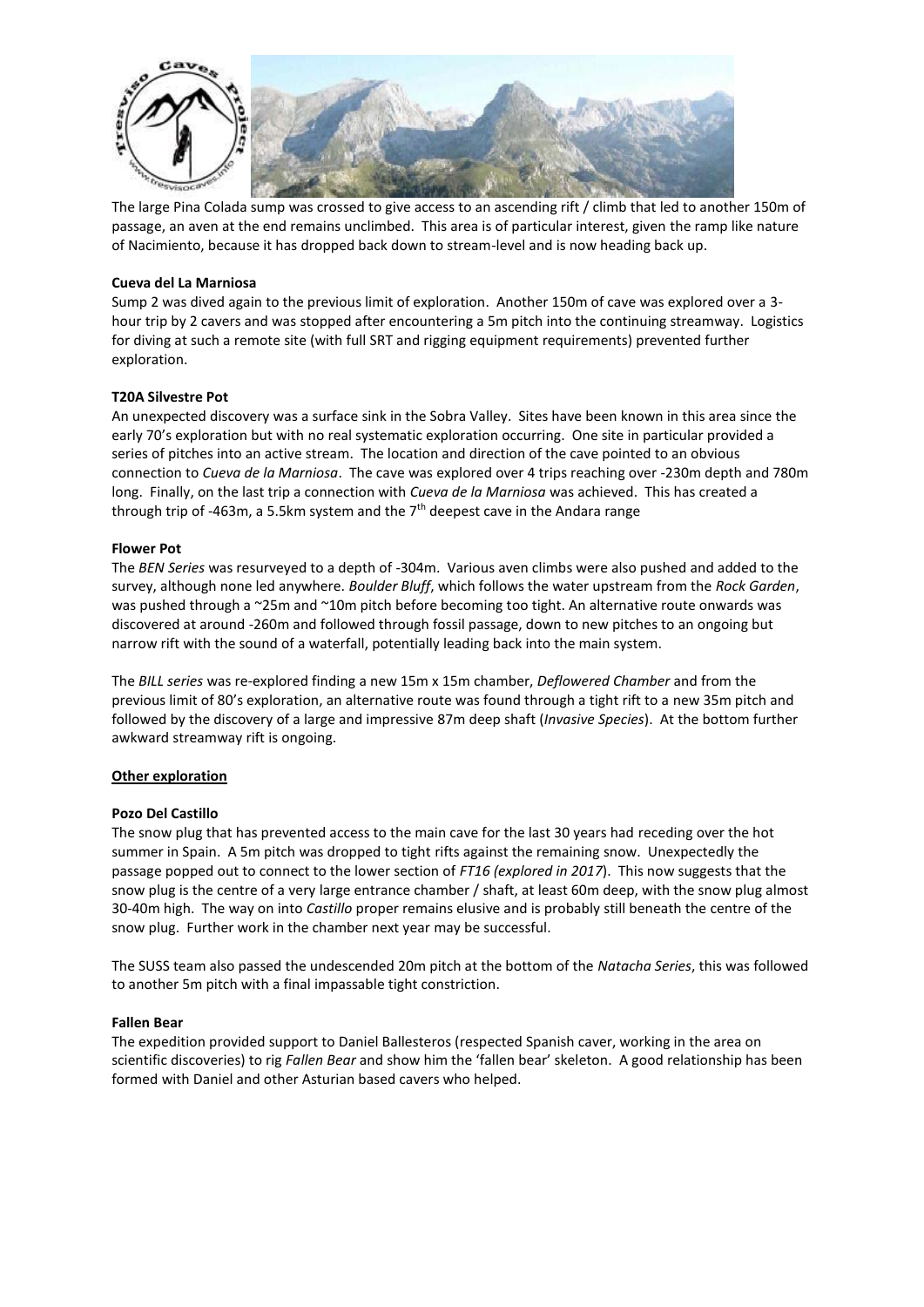

## **Summary:**

In total over 3km of new cave was surveyed in 2018, a further 2km of existing cave was resurveyed, largely in *Cueva del Nacimiento* in order to correct known errors and incorrect passages in the entrance series.

Exploration in *Cueva del Nacimiento* still remains a challenge. The distance and nature of the cave has prevented numerous cavers from reaching the end and this year thunderstorms produced some unexpected reactions at the far end. Although it did not produce new passage, the re-rigging of the *Death Race* traverse and other climbs opens up the possibility of increased success next year as the time to the end of the cave from the *Death Race* camp has been reduced from 3-4 hours to a mere hour.

The connecting of *Silvestre Pot* to *Cueva de la Marniosa* is also a major achievement for the team. Although not the deep through trip that the expedition is striving for, it highlights the possibilities and hopefully encourages the expedition is on the right track…..!

SUSS found a number of new leads including potential ways on in *Flower Pot* and undertook valuable resurveying work around the *SARA* system, that could form the basis of future work for their team. The SUSS camp worked very well, although taking any more than the ~25 people would be a logistical challenge in terms of maintaining supplies.